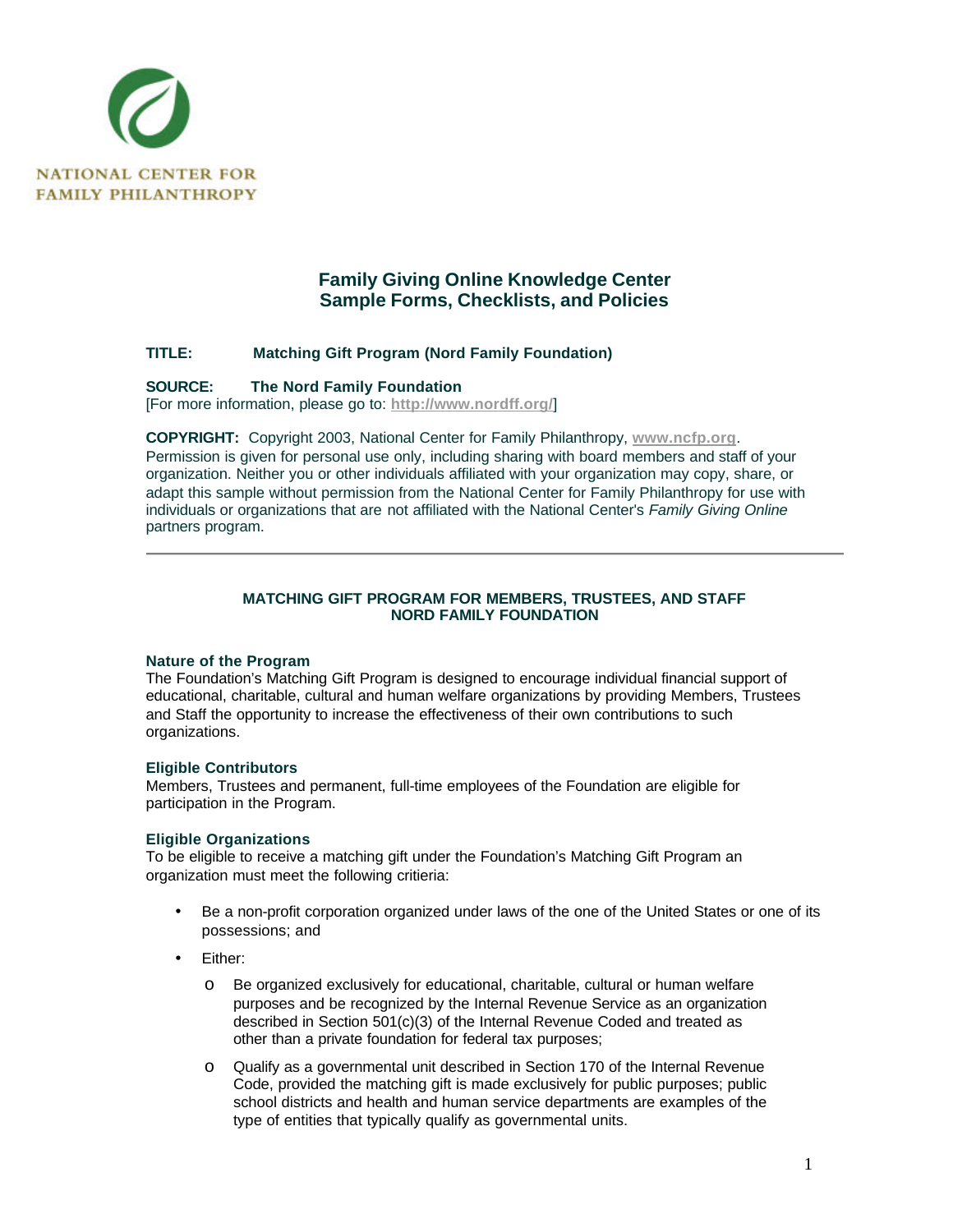Matching gifts may be directed to a particular fund or account on behalf of an eligible organization, such as an alumni fund, provided that the recipient is an integral part of the eligible organization and will transmit all contributions directly to, or will use all contributions directly for the benefit of, the eligible organization.

Churches and other religious organizations are not eligible for matching gifts, but this does not exclude religiously oriented community-service organizations such as the Salvation Army or Catholic Community Action.

# **Eligible Contributions**

The Foundation will match \$1.00 for each \$1.00 an eligible contributor gives to eligible organizations, up to an aggregate total by an eligible contributor of \$5,000 given during any calendar year.

The following conditions apply:

- To be eligible a gift must be in cash and be at least \$25.00
- Funds paid by the Foundation under the Matching Gift Program may not be used by Members, Trustees or Staff as a substitute for, or in satisfaction of, their personal pledges. For example, if Trustee A pledges \$10,000 to the American Red Cross and then makes a \$5,000 contribution of his own funds to the organization, Trustee A may not count the \$5,000 contributed by the Foundation to the American Red Cross under the Matching Gift Program as an amount that satisfies a portion of Trustee A's \$10,000 pledge.
- The Foundation will not match contributions made my Members, Trustees or Staff to the extent those contributions have been matched by another foundation, employer, or other entity. For example, Trustee B is employed by Newco, Inc., which has a dollar for dollar matching gift program with a maximum limit of \$750 per employee per year. Trustee B gives \$1,000 to the American Red Cross. Of that amount, \$750 is matched with a gift in an equal amount to the American Red Cross under Newco, Inc.'s matching gift program. The Foundation will match only \$250 of Trustee B's \$1,000 gift. Assume the same facts, except Newco, Inc. contributes \$1 for \$2 an employee donates to a charity. Based on Trustee B's \$1,000 gift to the American Red Cross, Newco, Inc. makes a contribution of \$500 to that oranization. Under these facts the Foundation will not match any portion of Trustee B's gift to the American Red Cross because Trustee B's entire gift was taken into account for the match under the Newco, Inc. matching gift program.
- Matching funds are not available for bequests, dues paid to alumni groups, insurance premiums or other similar indirect payment, subscription fees for publications, tuition fees, membership or admission fees, or payments any portion of which are goods or services.

#### **Administration**

The Foundation's Matching Gift Program is administered by its Executive Director. The interpretation, application and administration of the Program are subject at all times to final determination by the Executive Director and the Foundation's operation in accordance with its charitable purposes and applicable law. The Foundation's Trustees reserve the right to suspend, amend, modify, or terminate the Program at any time.

# **Procedure**

Official matching gift forums are available from the Foundation office. An eligible contributor fills out *Section One* of the form and forwards the form and gift to the desired eligible organization. An official authorized by the recipient organization completes Section Two or the Form and returns the certified form to The Nord Family Foundation.

Matching checks will be issued within 30 days after receipt of a properly certified form. Subject to the limitations discussed in this document, matching gifts will be applied against the total permitted an